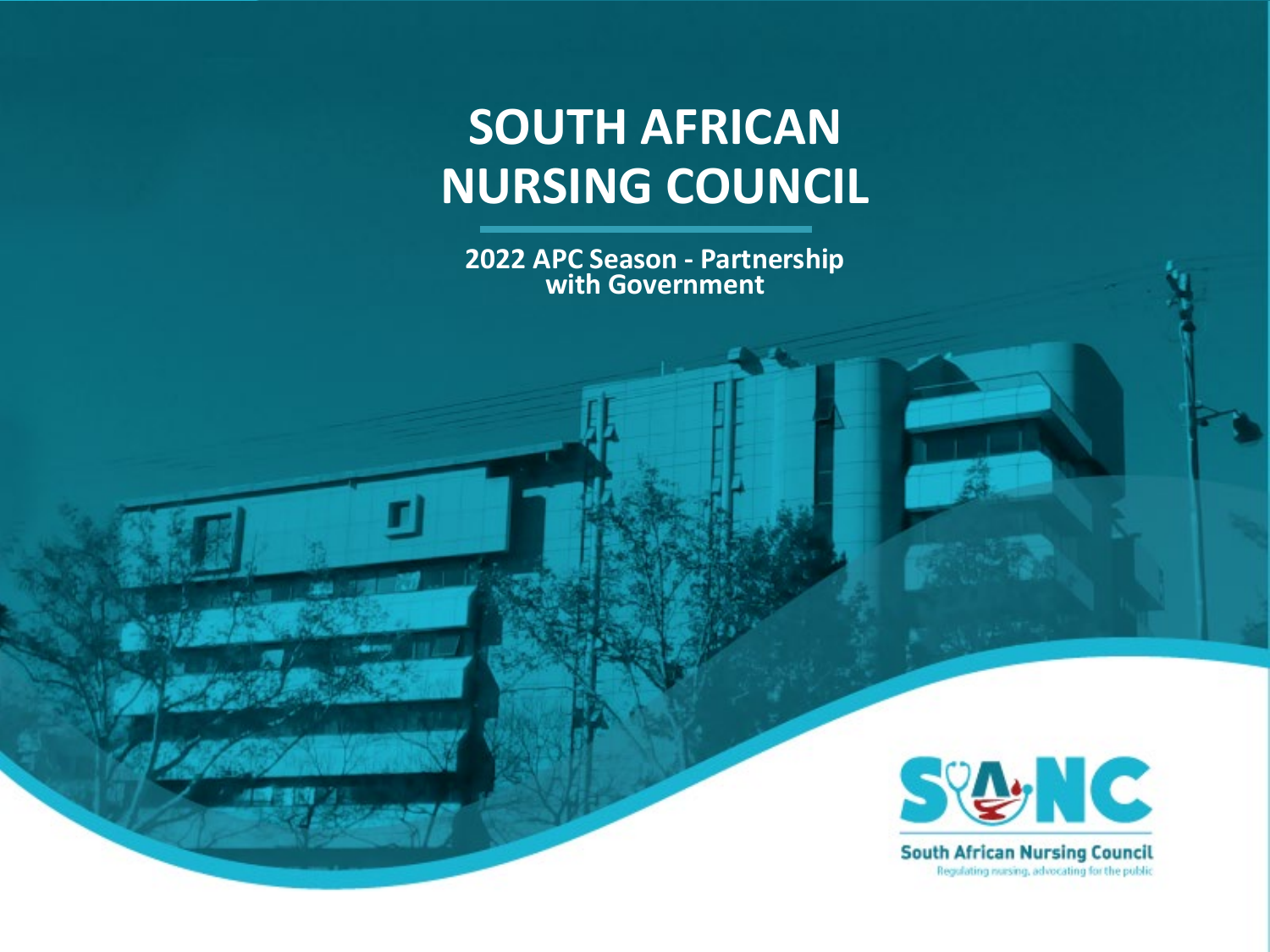# **BACKGROUND**

- The 2022 APC season opened on 01 July 2021 and closed on 31 December 2021.
- The National Department of Health, together with the major trade unions in the Public Health and Social Development Sectoral Bargaining Council (PHSDSBC), signed Resolution 3 of 2019 on the 9<sup>th</sup> of September 2019.
- This Resolution brings into effect the Persal deductions for all affected employees that fall under the PHSDSBC
- This season was the third year since the inaugural implementation and we have seen a lot of improvement in the process.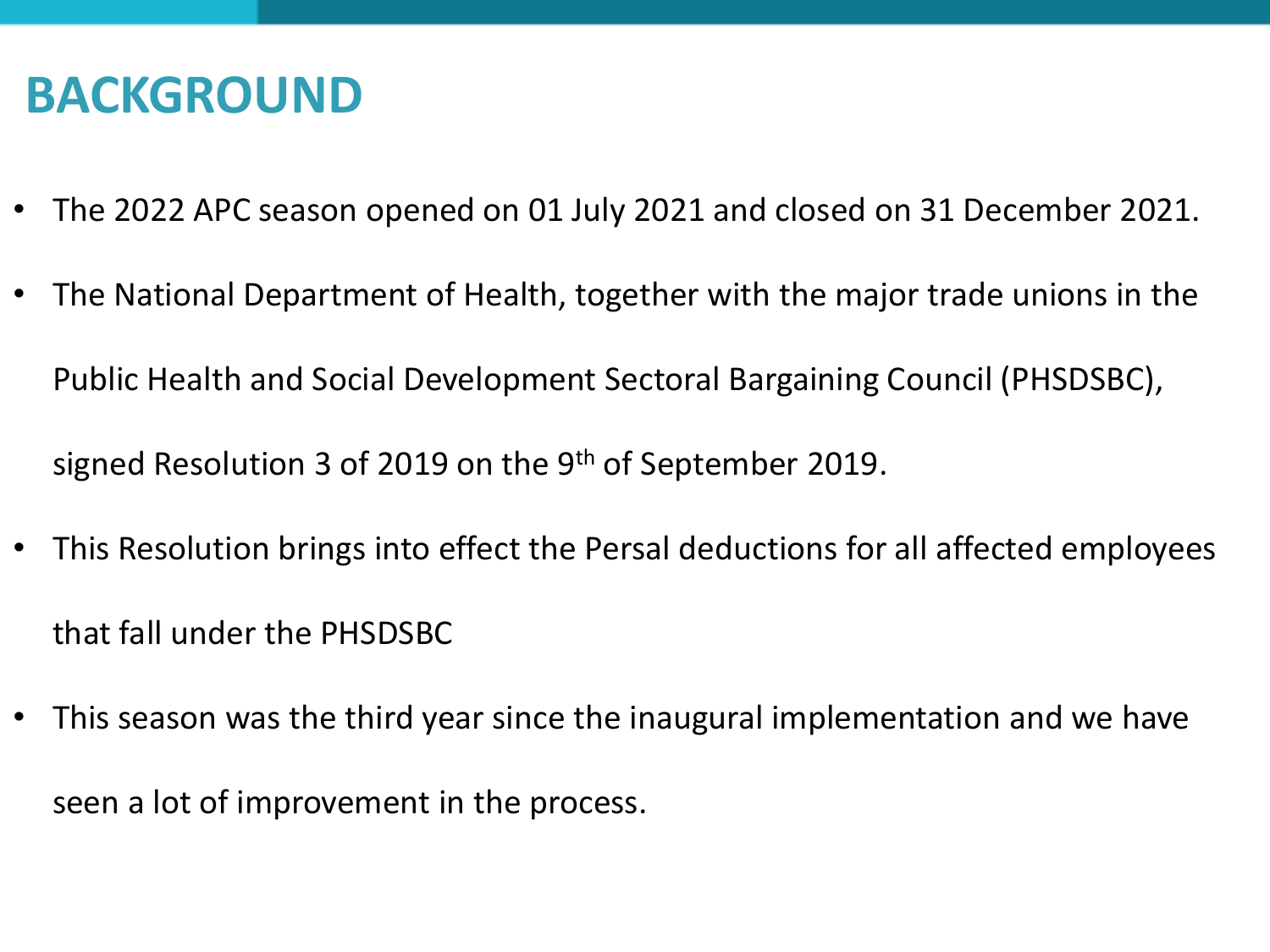#### **PROCEDURE**

#### **The following is the process that is followed when a department intends to pay annual fees on behalf of its employees:**

#### **Step 1: Verification Process**

• Employers need to send a list (MS Excel) of nursing staff in their employ to the SANC to verify their registration status and provide the amount that needs to be deducted from each employee.

#### **Step 2: Payment Process**

• Once the deductions have been effected and a payment has been made, the employers will send the final list (MS Excel) and a salary admin report (PDF).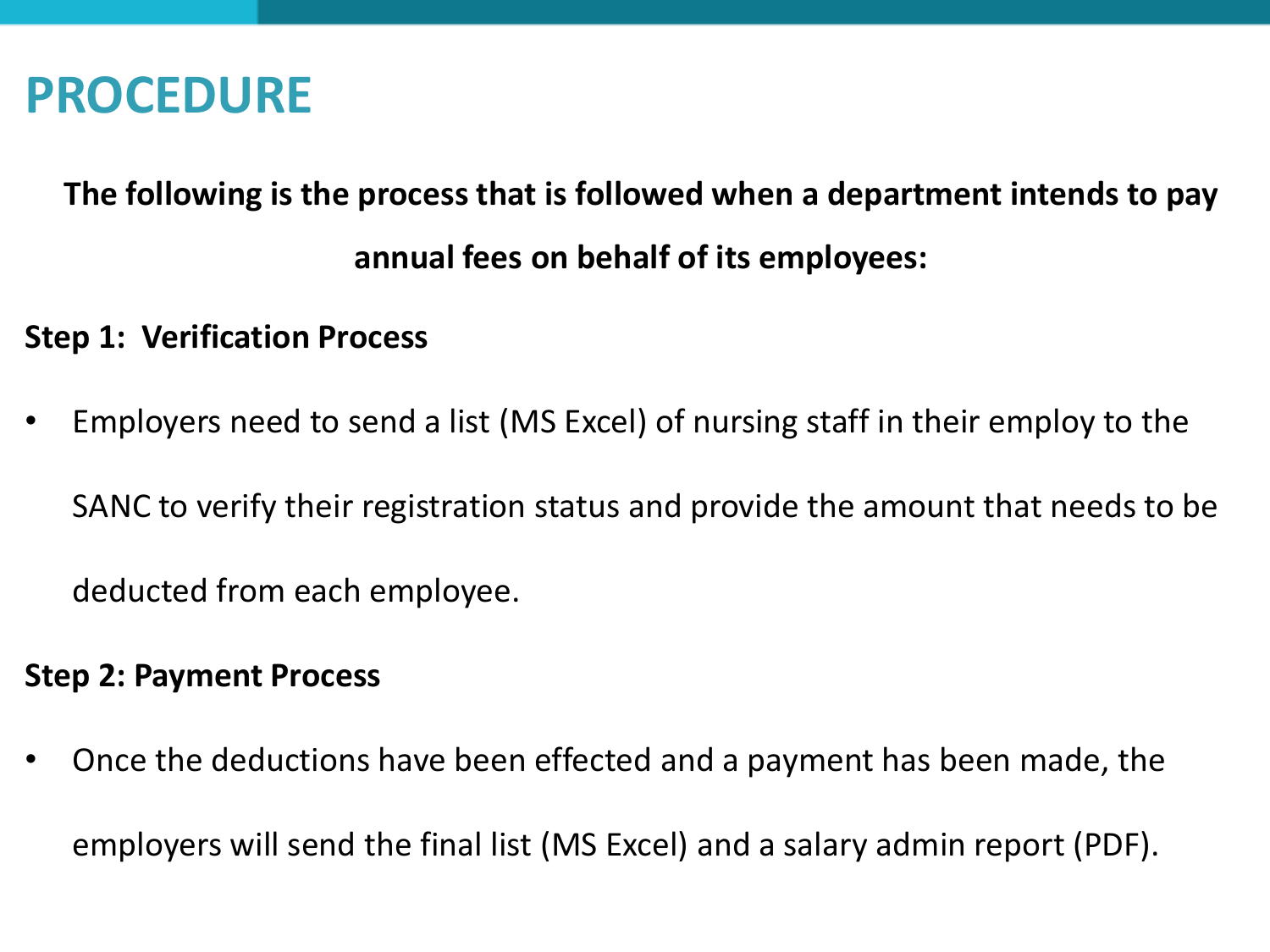# **STATUS: ISSUING OF APCs**

• The following Departments were able to pay 2022 annual fees for their nursing staff:

| <b>Department</b>            | <b>Date Received</b> | Date of payment | <b>Amount</b>                | <b>Date Processed</b> |
|------------------------------|----------------------|-----------------|------------------------------|-----------------------|
| <b>Free State DOH</b>        | 18 Oct 2021          | 29 Oct 2021     | 3 406 678.00<br>$\mathsf{R}$ | 11 Nov 2021           |
| <b>Western Cape DSD</b>      | 26 Oct 2021          | 29 Oct 2021     | $\mathsf{R}$<br>11 715.00    | 10 Nov 2021           |
| <b>Eastern Cape DSD</b>      | 04 Nov 2021          | 29 Oct 2021     | $\mathsf{R}$<br>12 373.00    | 10 Nov 2021           |
| <b>Limpopo DSD</b>           | 24 Nov 2021          | 29 Oct 2021     | $\mathsf{R}$<br>14 094.00    | 25 Nov 2021           |
| <b>Western Cape DOH</b>      | 10 Dec 2021          | 30 Nov 2021     | 6 535 926.00<br>$\mathsf{R}$ | 14 Dec 2021           |
| <b>Gauteng DOH</b>           | 02 Dec 2021          | 30 Nov 2021     | R 15 859 129.00              | 17 Dec 2021           |
| <b>KZN DOH</b>               | 10 Dec 2021          | 30 Nov 2021     | R 1 7 659 651.00             | 15 Dec 2021           |
| <b>Northern Cape DOH</b>     | 09 Dec 2021          | 30 Nov 2021     | 1 328 936.00<br>R.           | 20 Dec 2021           |
| <b>Mpumalanga DOH</b>        | 15 Dec 2021          | 30 Nov 2021     | 4 860 254.00<br>R.           | 16 Dec 2021           |
| <b>Northwest DSD</b>         | 21 Dec 2021          | 29 Oct 2021     | 66 882.00<br>$\mathsf{R}$    | 04 Jan 2022           |
| <b>North West DOH</b>        | 20 Jan 2022          | 30 Nov 2021     | 4 646 347.00<br>$\mathsf{R}$ | 26 Jan 2022           |
| <b>Limpopo DOH</b>           | 25 Jan 2022          | 31 Dec 2021     | 6 745 178.00<br>$\mathsf{R}$ | 27 Jan 2022           |
| <b>Correctional Services</b> | 14 Dec 2021          | 29 Oct 2021     | $\mathsf{R}$<br>9 2 8 0.0 0  | 06 Jan 2022           |
| <b>Correctional Services</b> | 14 Dec 2021          | 30 Nov 2021     | $\mathsf{R}$<br>3 560.00     | 06 Jan 2022           |
| <b>Correctional Services</b> | 26 Jan 2022          | 31 Dec 2021     | $\mathsf R$<br>71 510.25     | 29 Jan 2022           |
| <b>Eastern Cape DOH</b>      | 04 Feb 2022          | 21 Dec 2021     | R<br>5 472 765.00            | 07 Feb 2022           |
| <b>Gauteng DSD</b>           | 22 Mar 2022          | 30 Nov 2021     | ${\sf R}$<br>33 069.00       | 31 Mar 2021           |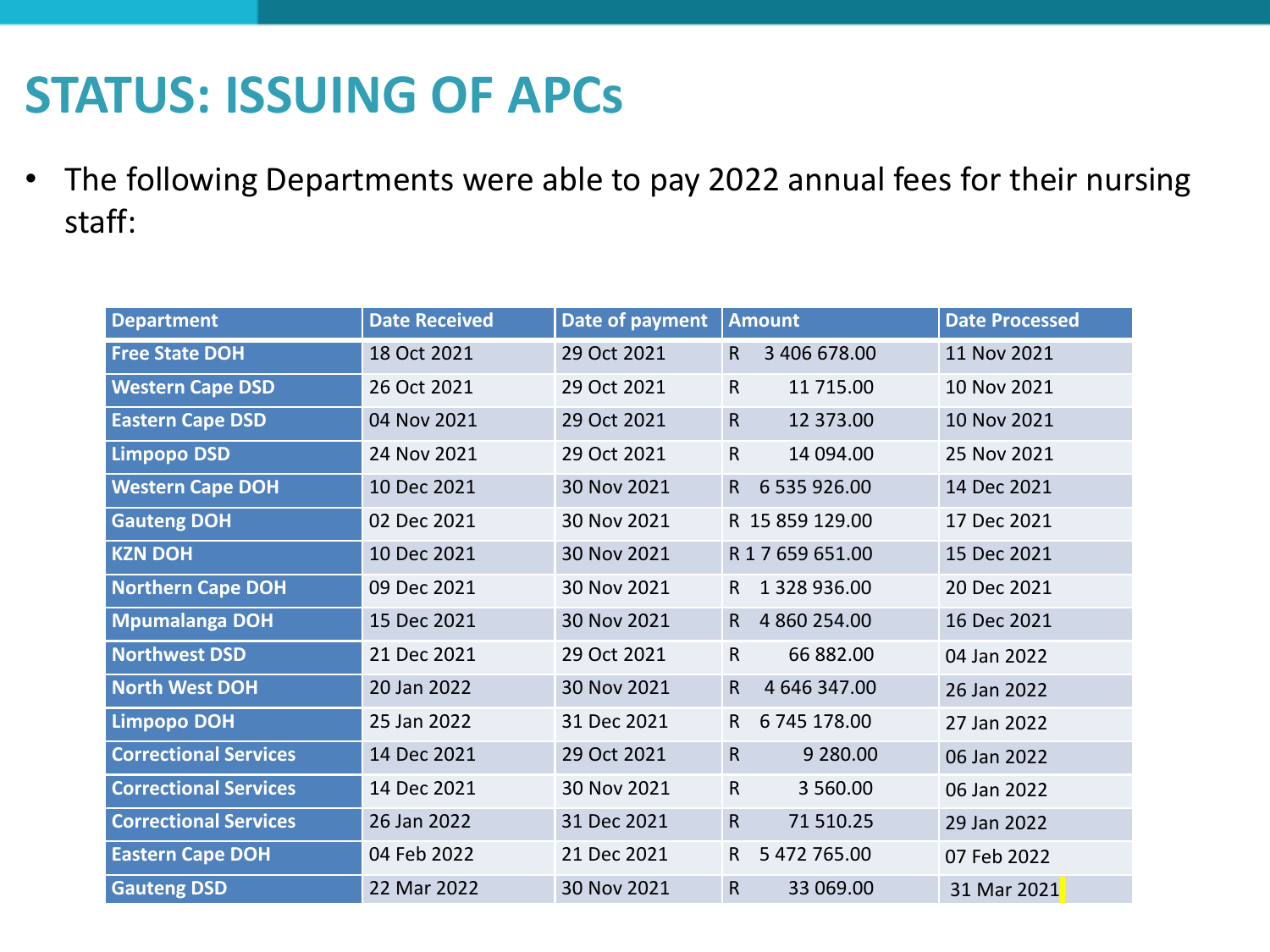# **STATUS: DELIVERY OF ANNUAL PRACTISING CERTIFICATE**

Annual Practising Certificates are delivered in accordance to the arrangement made with various departments

| <b>Department</b>            | <b>Delivery Arrangement</b>          |
|------------------------------|--------------------------------------|
| <b>Free State DOH</b>        | <b>Provincial office</b>             |
| <b>Western Cape DSD</b>      | <b>Provincial Office</b>             |
| <b>Eastern Cape DSD</b>      | <b>Provincial Office</b>             |
| <b>Limpopo DSD</b>           | <b>Provincial Office (Collected)</b> |
| <b>Western Cape DOH</b>      | <b>Provincial Office</b>             |
| <b>Gauteng DOH</b>           | Individual Institutions              |
| <b>KZN DOH</b>               | <b>Districts</b>                     |
| <b>Northern Cape DOH</b>     | <b>Provincial Office</b>             |
| <b>Mpumalanga DOH</b>        | <b>Provincial Office</b>             |
| <b>Northwest DSD</b>         | <b>Provincial Office</b>             |
| <b>North West DOH</b>        | <b>Provincial Office</b>             |
| <b>Limpopo DOH</b>           | <b>Provincial Office</b>             |
| <b>Correctional Services</b> | National office (Collected)          |
| <b>Eastern Cape DOH</b>      | <b>Provincial Office</b>             |
| <b>Gauteng DSD</b>           | <b>Provincial Office</b>             |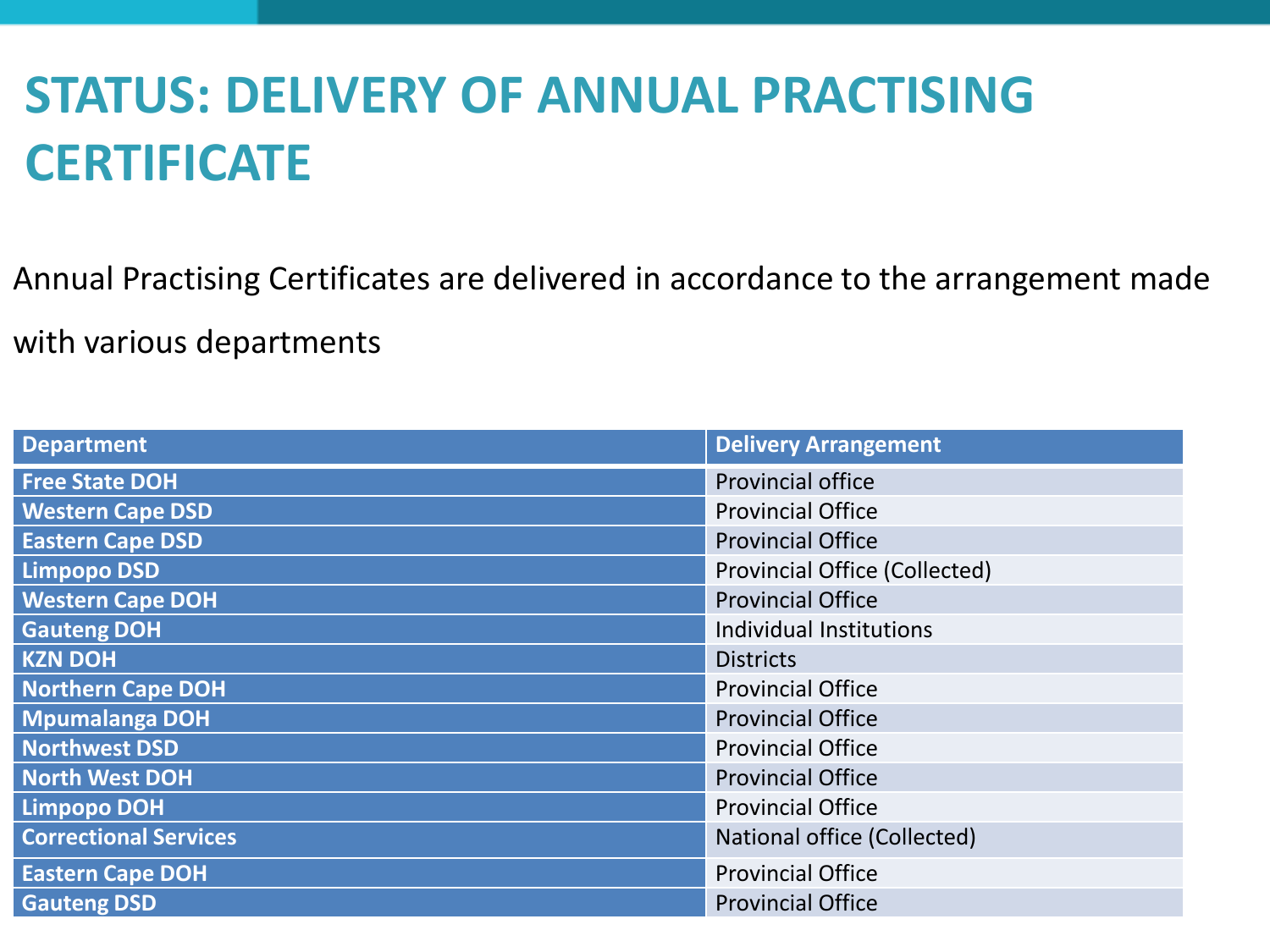#### **CHALLENGES**

- The following were the key issues that were encountered during the verification of data:
	- Some departments appear to have failed to take corrective action against

Nurse practitioners who were identified to be practising whilst not registered with the SANC and who act as Nurse practitioners whilst not registered as Nurses.

- Some departments did not update records with the SANC reference numbers.
- Lack of communication between employers and their employees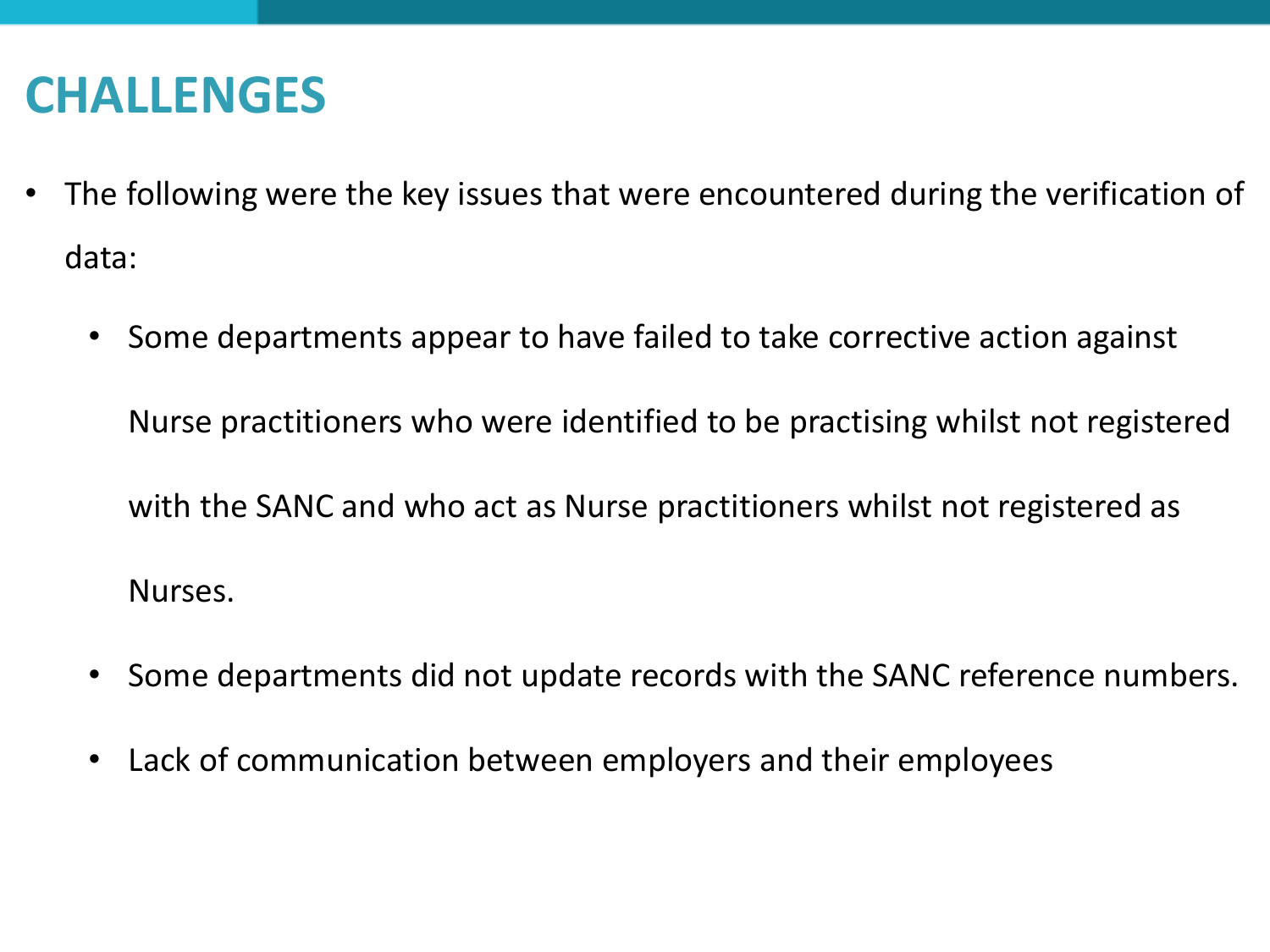# **CHALLENGES**

- The following were the key issues that were encountered through out the process;
	- Deceased Nurse practitioners were included in provincial lists (For example,

Limpopo Provincial Department of Health).

- Files submitted in different formats and without the required information.
- Failure to populate the files with the information from the SANC.
- Community service practitioners included in the lists.
- Files not submitted on time and payments not made on time.
- APCs not distributed on time to individual nurses.
- Unavailability of officials responsible for the implementation of the resolution.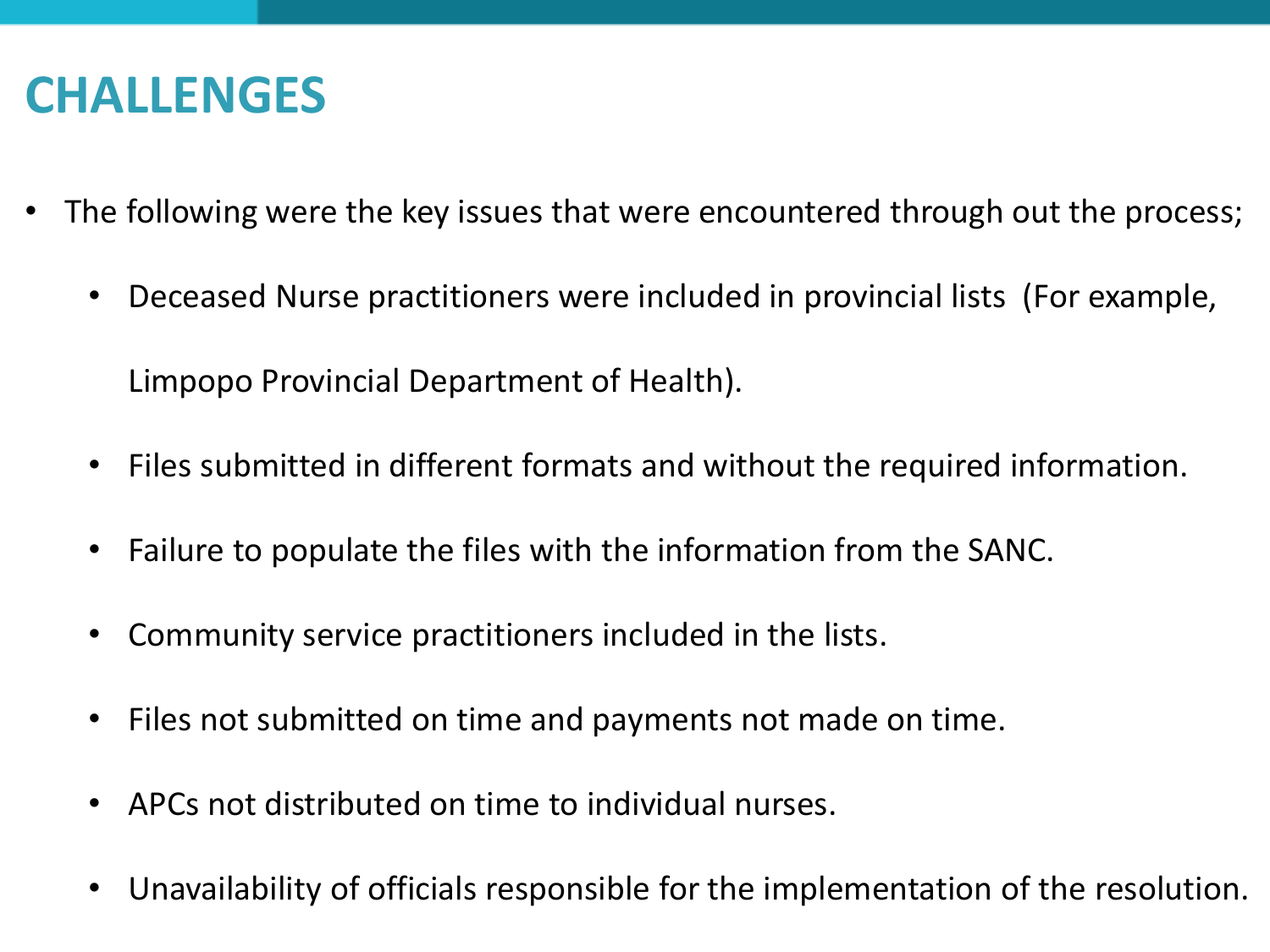#### **CHALLENGES**

Reasons behind rejected submissions include, but are not limited to:

- Annual fee already paid;
- Nurse removed non-payment;
- Nurse not registered;
- Nurse number invalid;
- Nurse removed Administrative; and
- Nurse removed Disciplinary.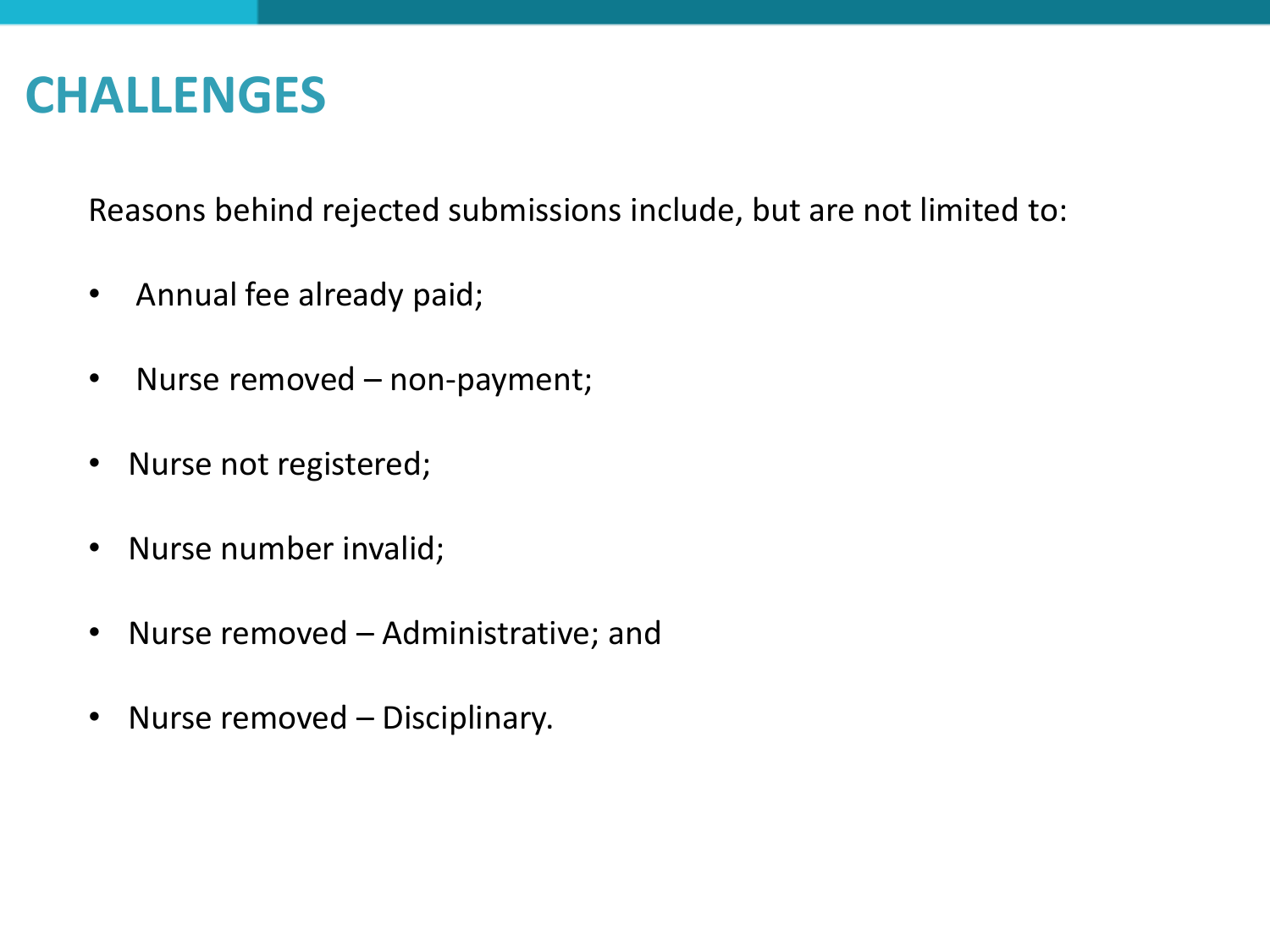#### **WAY FORWARD**

- Lists to be submitted to the SANC for verification during the month of July.
- Verified information to be submitted by respective departments to National Treasury/Provincial Treasury for deductions by the end of August.
- The first batch of payments should go through at the end of October each year.
- The last batch of deductions should go through on the 15<sup>th</sup> November each year.
- Employers should deduct as per the verification files sent by SANC.
- Employers should communicate with their employees regarding the status of the PERSAL deductions.
- Employers to distribute APCs as soon as they receive them from the SANC.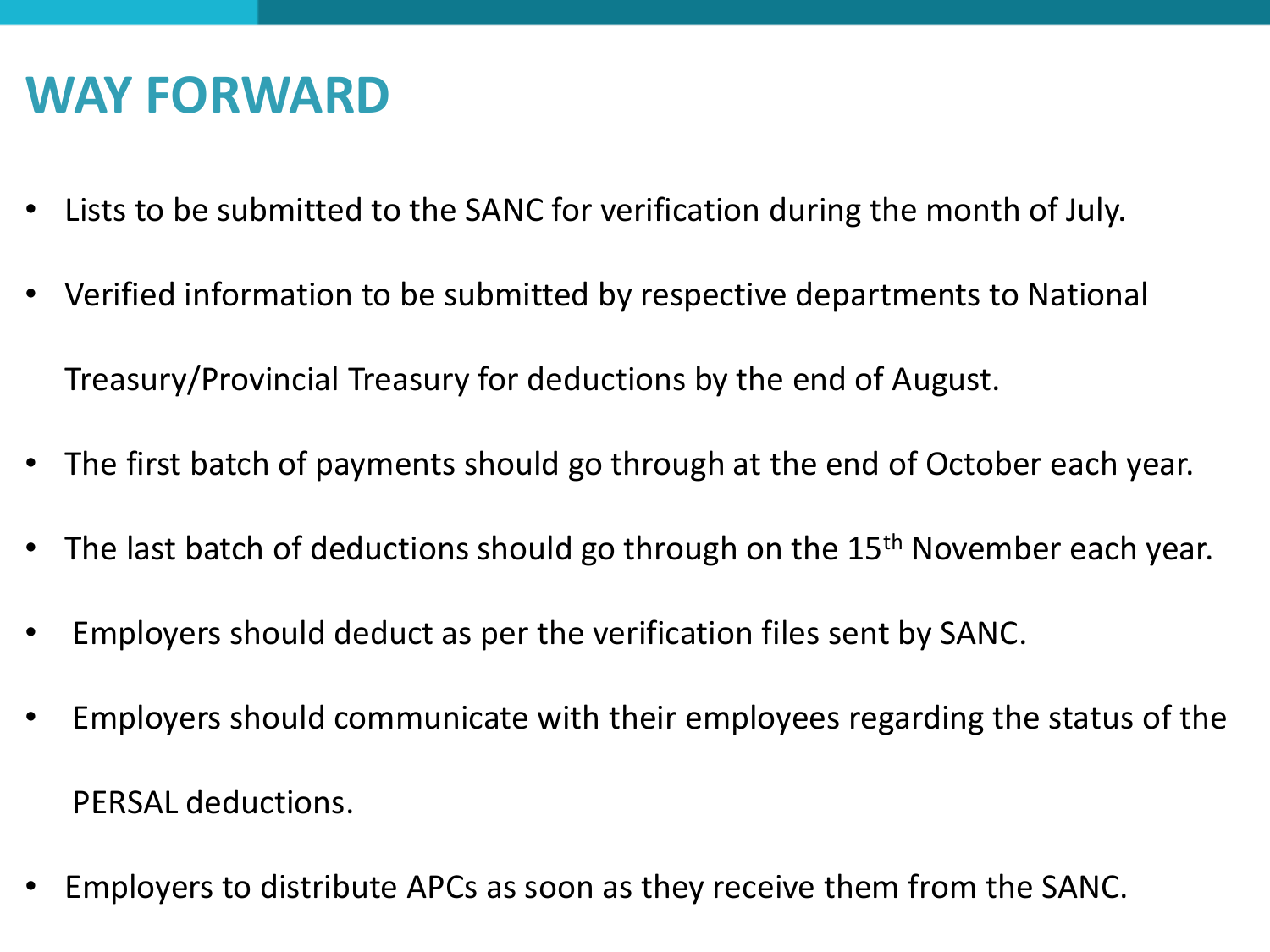# **CONCLUSION**

- Provinces are responsible for submission and investigation of all anomalies.
- The final date for receiving payments remains 31 December of each year.
- Nurse practitioners are responsible for ensuring the payments are received timely.
- The delivery of the APCs will be arranged with each province.
- Nurse practitioners are requested to update their details on the register.
- Provinces to inform the Nurse practitioners that PERSAL deductions are still in place.
- Provinces are also requested to inform Nurses practitioners about the dates the deductions will go through on PERSAL.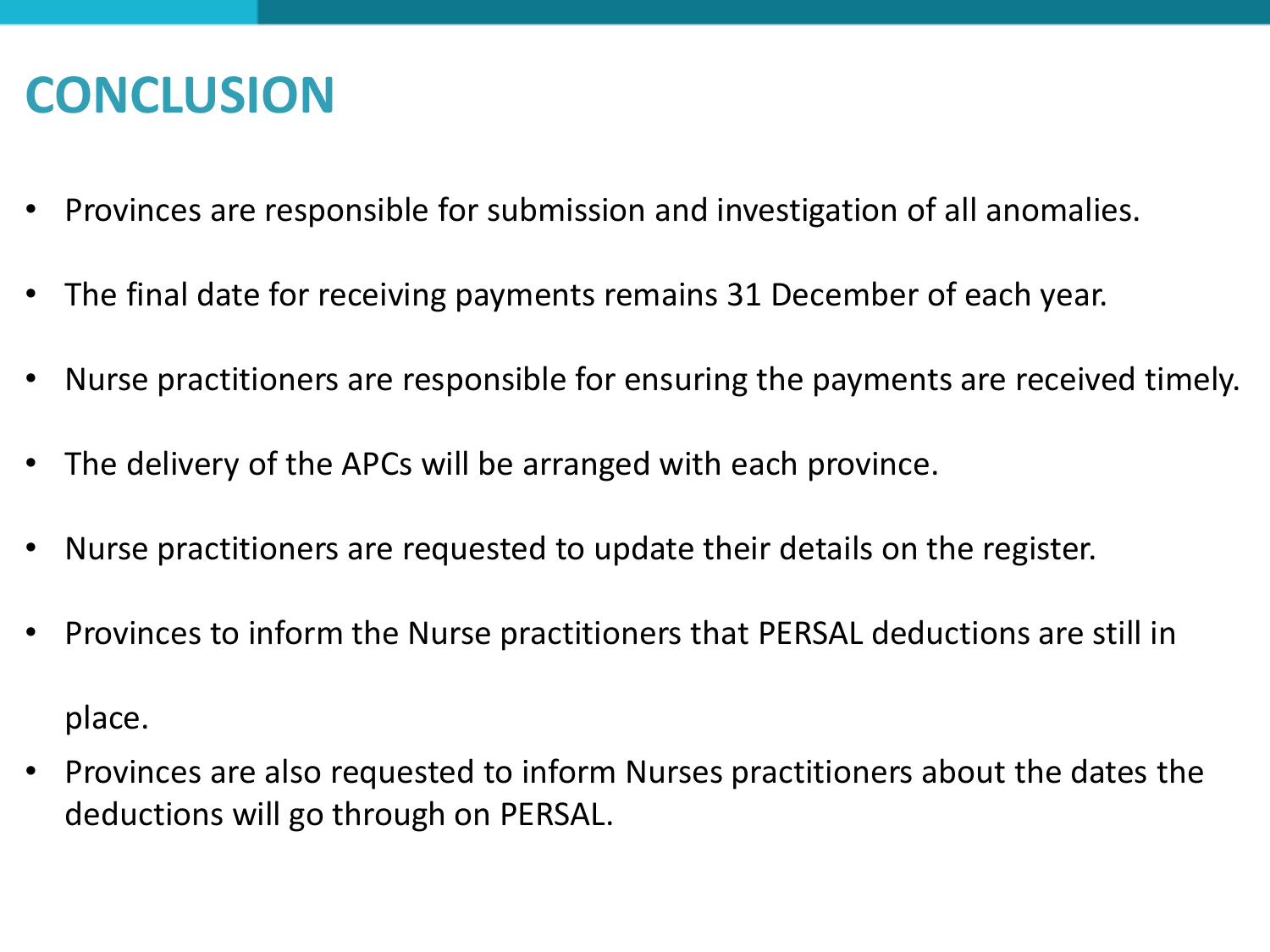# **SERVICE-ORIENTED EMAIL ADDRESSES**

- APC related enquiries: [apc@sanc.co.za](mailto:apc@sanc.co.za)
- Restoration enquiries: [restoration@sanc.co.za](mailto:restoration@sanc.co.za)